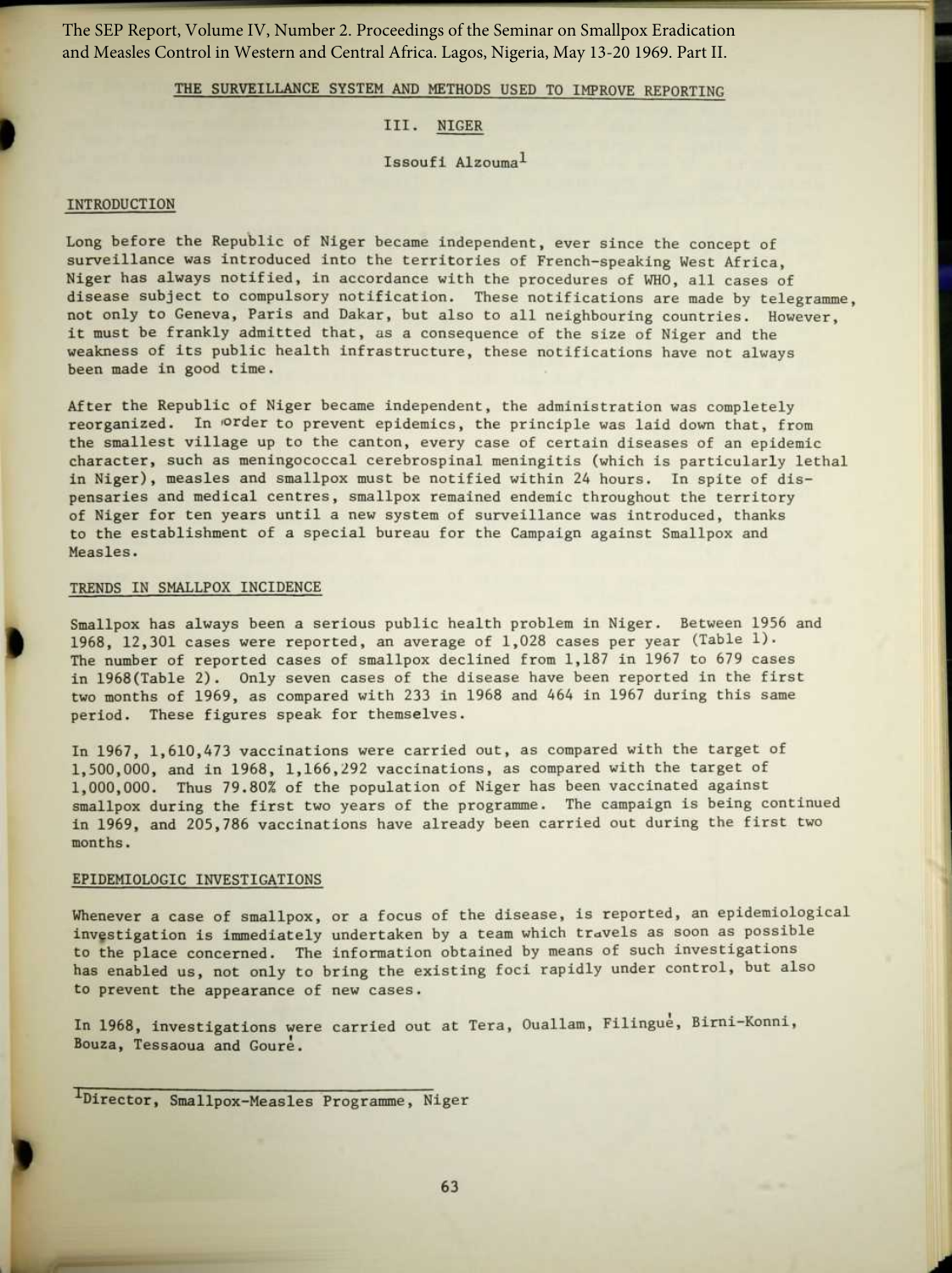The effectiveness of epidemiological investigations was illustrated recently in the elimination of previously unrecognized endemic focus in the village of Kokaram (200 km north of Zinder) . On 22 February 1969.a case of smallpox was reported to us from the village of Garin Kafata, 250 km south of Kokaram, near Dungass. The case was that of a 33 year old man who became ill five days after having returned from his native village. The population of both the villages of Kafata and Kokaram were immediately vaccinated.

Improved methods have been studied constantly and put into practice, since we have not been satisfied with staying in the office . Instead of simply sending vaccine to the medical officers in charge of the medical centres when they notify cases, we have visited the places concerned to check the diagnoses. An epidemiological investigation has been carried out in respect of each case of smallpox notified; the population of the village or group concerned has been vaccinated, and a mobile team sent immediately to vaccinate the population of the region in order to prevent the disease from spreading. Neighbouring countries have been warned so as to enable them to take the necessary precautions on their frontiers, i.e., to carry out vaccination in the frontier zones.

### NOTIFICATION SYSTEM

Instead of a week being allowed to elapse before cases of smallpox are notified from the medical centres, we have asked every medical officer in charge of a medical centre to notify cases of the quarantinable diseases, in particular smallpox, within 12 hours after notification has been received from the villages. Since the beginning of the campaign, the most rapid means of communication have been used: telephone, telegraph, police force, army. We can say very proudly that thanks to these methods, smallpox in the Republic of Niger will soon be eradicated. A system for maintaining the level of immunity, however, must be established.